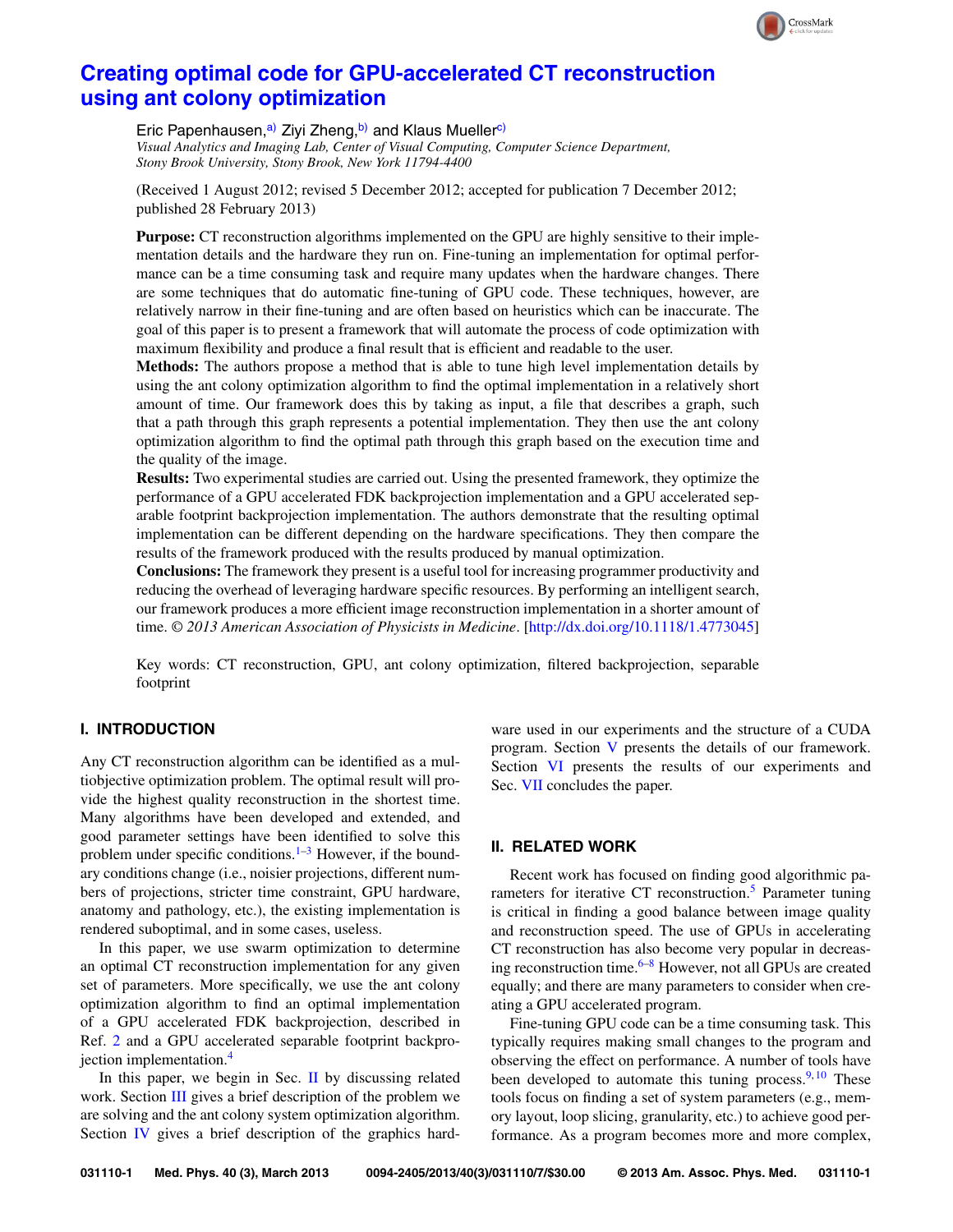however, it becomes increasingly difficult for these tools to capture the full space of potential parameter settings.

Whereas Xu and Mueller<sup>5</sup> focused on tuning algorithmic parameters and Klockner *et al.*[9](#page-6-2) and Rudy *et al.*[10](#page-6-3) focus on system level parameters, we set out to create a framework to allow the user maximum flexibility in exploring the full parameter space. By tuning system level parameters as well as high level algorithmic details, we increase the probability of finding the optimal solution for a given problem. Since this framework compiles and executes code to determine performance, the optimal implementation may change across different machines and this framework will be able to produce a machine dependent optimal implementation without direct programmer intervention.

## <span id="page-1-0"></span>**III. ANT COLONY SYSTEM**

To ease the reading of this paper, we provide a list of the symbols we use and their description in Table [I.](#page-1-1)

The problem of finding an optimal implementation can be seen as a discrete optimization problem. We want to search through the space of all implementations that produce a specific output, to find the program with the smallest execution time. The cost function for this optimization problem can be seen in Eq. [\(1\)](#page-1-2)

<span id="page-1-2"></span>
$$
x^* = \operatorname{argmin} E(x)
$$
  

$$
x \in Q.
$$
 (1)

Here,  $x^*$  is the optimal implementation. Q is the set of all implementations that produce a specific, desired output. The function *E* returns the execution time for implementation *x*.

Unfortunately, for a given problem, we do not know all the implementations that produce the desired output; so we rely on the user to provide an approximation to Q. The minimization function we attempt to solve in this paper is shown

<span id="page-1-1"></span>TABLE I. Table showing the symbols that are used throughout the paper.

| Symbol                        | Description                                                        |
|-------------------------------|--------------------------------------------------------------------|
| $x^*$                         | The optimal implementation.                                        |
| X                             | A candidate implementation.                                        |
| Q                             | Set of all implementations that produce a specific output.         |
| Q'                            | User provided subset of Q.                                         |
| $\varphi$                     | Pheromone decay coefficient.                                       |
| $\rho$                        | Evaporation rate.                                                  |
| $p_{ij}^k$                    | Probability that the edge from node $i$ to node $j$ is selected in |
|                               | the kth iteration.                                                 |
| $\tau_{ij}$                   | Pheromone quantity on the edge from node $i$ to node $j$ .         |
| $\Delta \tau_{ii}^{\rm best}$ | Inverse of the length of the edge from node $i$ to node $j$ if     |
|                               | that edge is selected by the fastest ant.                          |
| $\tau_{ii}^{\alpha}$          | Pheromone quantity on the edge from node $i$ to node $j$ ;         |
|                               | weighted by the constant, $\alpha$ .                               |
| $\eta_{ij}^{\beta}$           | Predetermined desirability of the edge from node <i>i</i> to node  |
|                               | <i>i</i> ; weighted by the constant, $\beta$ .                     |

in Eq. 
$$
(2)
$$

<span id="page-1-3"></span>
$$
x^* = \operatorname{argmin} E(x)
$$
  

$$
x \in \mathbf{Q}'.
$$
 (2)

Here,  $Q'$  is the user provided approximation and is a subset of Q. It is described through a graphical representation in our framework. The degrees of freedom of  $Q'$  are determined by the user, depending on what optimizations he describes and the problem he is trying to solve. Since we are only searching through a subset of the space of all possible solutions, the quality of the final solution is dependent on the user provided approximation. There is a chance that the globally optimal implementation lays outside of  $Q'$  and so the success of this framework is largely dependent on the user's ability to narrow the search space in an effective way.

There are a number of optimization algorithms we considered before settling on ant colony optimization. Gradient descent is a popular method for solving optimization problems. Since the candidate solutions are non-numerical, however, it is unclear how one could calculate the gradient. Another optimization method we considered was genetic algorithms. This method of optimization, however, is susceptible to code bloat (i.e., large sections of code that do not contribute to the final output). It is also difficult to control the output of the candidate implementation with this approach. Candidate solutions can vary wildly, especially at the early stages of this approach, and there was the practical consideration that one solution could cause the computer to crash, at which point we would have to start the process over from the beginning. Ultimately, we decided that the ant colony optimization algorithm allowed us to have enough control over the candidate implementations to enforce the invariant that each candidate was correct in its outcome, while providing the flexibility for the framework to explore multiple solutions.

The ant colony system optimization algorithm is a part of the family of swarm optimization algorithms. It is a modification of the ant system algorithm, which was designed to mimic the way ants find the shortest path from the ant nest to a food source. Initially ants will choose paths randomly. Once an ant finds food, it will travel back to the nest and emit pheromones so other ants can follow that path to the food source. As other ants follow the pheromone trail, they emit pheromones as well, which reinforces the trail. After some time, however, the pheromone trail will evaporate. Given multiple paths to a food source, the pheromones on the shortest path will have the least amount of time to evaporate before being reinforced by another ant. Over time, the ants will converge to the shortest path.

The ant colony system was presented by Dorigo and Gambardella<sup>11</sup> and was applied to the traveling salesman problem. It modifies the ant system algorithm $12$  in several ways to lead to a faster convergence rate. After an ant crosses an edge, the pheromone value of that edge is decayed according to Eq. [\(3\)](#page-1-4)

<span id="page-1-4"></span>
$$
\tau_{ij} = (1 - \varphi) \cdot \tau_{ij} + \varphi \cdot \tau_0. \tag{3}
$$

Here,  $\tau_{ij}$  denotes the pheromone quantity on the edge from state *i* to state *j*. The pheromone decay coefficient,  $\varphi$ ,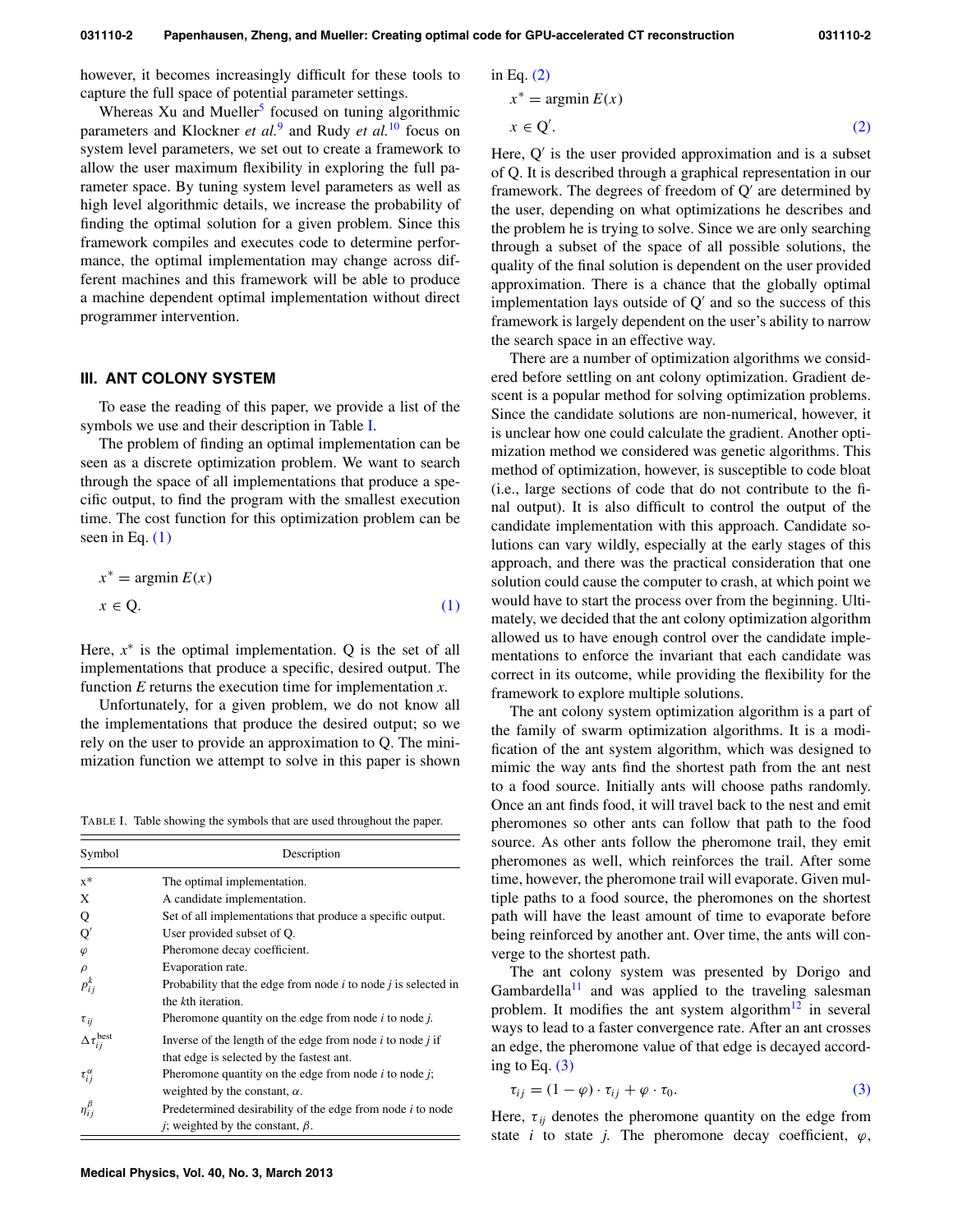determines how much pheromone is decayed after an ant chooses the edge from *i* to *j*. The initial pheromone value,  $\tau_0$ is the value every edge has at the beginning of the program. Equation [\(3\)](#page-1-4) reduces the probability of multiple ants choosing the same path.

After all ants have chosen a path, the pheromone of each edge is updated as follows:

<span id="page-2-2"></span>
$$
\tau_{ij} = (1 - \rho) \cdot \tau_{ij} + \rho \cdot \Delta \tau_{ij}^{\text{best}}.
$$
\n(4)

The variable  $\tau_{ij}$  has the same meaning as Eq. [\(3\).](#page-1-4) The variable  $\Delta \tau_{ij}^{\text{best}}$  evaluates to the inverse of the length of the best path if the edge from node *i* to node *j* was taken by the ant with the best path; otherwise it evaluates to zero. The variable  $\rho$  represents the evaporation rate. This leads to a pheromone increase on the edges taken by the ant that produced the best solution; while decaying the pheromones on all other edges. Equation [\(4\)](#page-2-2) reinforces a path with pheromones proportional to the length of the path (i.e., execution time for our framework). This is particularly useful in our framework because certain optimizations are more effective than others, and this method of updating is able to capture that behavior. When transitioning from one state to another, the edge is selected probabilistically according to the following probability:

$$
p_{ij}^k = \frac{(\tau_{ij}^\alpha)(\eta_{ij}^\beta)}{\sum (\tau_{ij}^\alpha)(\eta_{ij}^\beta)}.
$$
\n(5)

Here,  $\tau_{ij}$  determines the amount of pheromone on the edge from *i* to *j*, and *ηij* defines some predetermined desirability of that edge (e.g., the inverse of the edge weight). The variables *α* and *β* are weighting factors for  $τ_{ij}$  and  $η_{ij}$ , respectively. The variable  $p_{ij}^k$  is the probability that an ant will select an edge that goes from state *i* to state *j* during the *k*th iteration.

#### <span id="page-2-0"></span>**IV. GRAPHICS HARDWARE**

Modern GPUs follow a "single instruction multiple thread" (SIMT) model of parallel execution. In this model of execution, every thread executes the same instruction, but over different data. Since there will typically be more threads than processors on the GPU, threads must share GPU resources. With NVIDIA hardware, a group of 32 threads is organized into a warp. A group of warps is organized into a thread block, and a group of thread blocks are organized into a grid. This determines how many threads will be utilized during a Compute Unified Device Architecture (CUDA) kernel execution. Each thread in a warp executes simultaneously. Warps are scheduled onto the hardware in an efficient way. When one warp reaches a memory access or finishes executing, another warp is swapped in to take advantage of the vacant streaming multiprocessor. The implementation we attempt to optimize in our experiments use a C-like API called CUDA to program NVIDIA GPUs.

The GPU used in our experiments was the NVIDIA GeForce GTX 480. This graphics card contains 15 streaming multiprocessors. Each streaming multiprocessor contains 32 cores. Theoretical computing power of this graphics card is 1.3 TFLOPS. Like all NVIDIA graphics cards, this card has both on-chip and off-chip memory. Off-chip memory

includes global, texture, and constant memory and typically incurs a latency of 400–600 clock cycles. On-chip memory includes shared memory as well as cache for texture and constant memory and is much faster than off-chip memory. The GTX 480 has a peak memory bandwidth of 177.4 GB/s for its 1.5 GB DDR5 device memory.

GPU accelerated applications have a large number of parameters that can be tuned for optimal performance. Occupancy (i.e., the ability to hide memory latency), the amount of work per thread, and memory bandwidth are all examples of the types of parameters that can have a large impact on performance. Tuning one parameter too much can often lead to a sudden decrease in performance in some other aspect of the application. This is what is known as a performance cliff.

#### <span id="page-2-1"></span>**V. IMPLEMENTATION**

We use the ant colony system described in Sec. [III](#page-1-0) to find and create an optimal implementation for a specific set of constraints. In order to do so, we define the structure of a program as a directed graph with a single source, at which every ant will start, and a single sink, where every ant will finish. The nodes of the graph correspond to source code snippets. A path from source to sink corresponds to a candidate implementation that can be compiled and executed. The output of the candidate implementation can then be measured and ranked among the other candidate implementations to find the ant with the shortest path for that iteration. The shortest path can be defined as a function of image quality and reconstruction time. By defining a graph in this manner, we have the added effect of introducing new implementations that were not previously defined.

The graph is constructed by creating a super source file. This super source file contains annotated sections of code. These annotations specify node id and incoming edges. Figures  $1(a)$  and  $1(b)$  show the graph and its corresponding super source file. Figures  $1(c)$  and  $1(d)$  show a potential path through the graph, and the corresponding candidate implementation. This super source file is then submitted as input to our program, which converts it to its graph representation and runs the ant colony system algorithm to produce an optimal implementation.

One aspect of our program differs from the traditional ant colony system algorithm. There is no predetermined desirability, *η*. There is no way of determining edge weight before running the algorithm. We can still apply the ant colony system algorithm by only considering the pheromone value, *τ* , when looking at an edge. This is equivalent to setting *η* to one, for all edges. Equation [\(6\)](#page-2-3) shows how edges are selected by ants. Our experiments indicate that this still converges to an optimal solution

<span id="page-2-3"></span>
$$
p_{ij}^k \frac{(\tau_{ij}^\alpha)}{\sum (\tau_{ij}^\alpha)}.
$$
\n<sup>(6)</sup>

Since graphics hardware plays such a prominent role in CT reconstruction, our framework provides the option of expanding the graph provided in the super source file to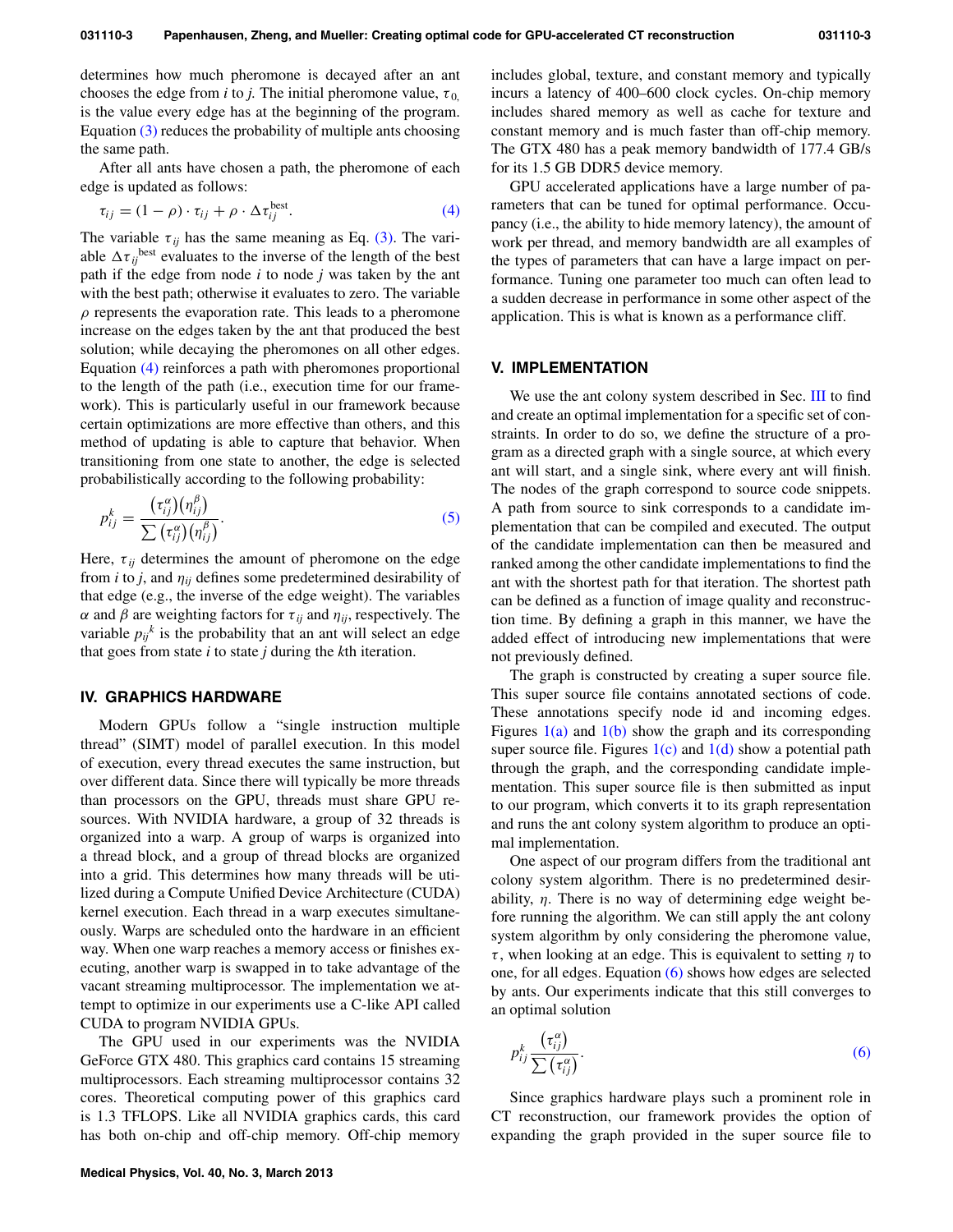<span id="page-3-1"></span>

FIG. 1. An illustration of the framework presented in this paper. (a) A graph representing all possible implementations of a program. (b) The super source file represented by the graph in (a). (c) A path is selected through the graph. (d) Source code corresponding to the path selected in (c).

account for different grid and thread block sizes. This is done by copying the code snippets that contain the threads unique ID and offsetting the ID by the grid dimension. This allows the framework to implicitly increase the workload for each thread. Figure [2](#page-3-2) shows an example of this. The grid and thread block dimensions determine the granularity of each thread. The smaller the grid and block size, the more work each thread will perform. In this specific example, a thread in Fig.  $2(b)$  computes two final results and stores them into the respective target locations in memory, whereas, a thread in Fig.  $2(a)$  only computes one result.

<span id="page-3-2"></span>

FIG. 2. Sample code demonstrating how thread granularity can be increased implicitly. (a) Source code representing a thread granularity of one (e.g., grid  $= 16$ , thread block  $= 16$ ). (b) Source code representing a thread granularity of two (e.g.,  $grid = 8$ , thread block = 16).

#### <span id="page-3-0"></span>**VI. EXPERIMENT AND RESULTS**

We used the framework presented in this paper to create an optimal GPU accelerated implementation of the FDK backprojection algorithm described in Ref. [2.](#page-5-5) This backprojection implementation is then tested with the help of the RabbitCT framework.<sup>[13](#page-6-6)</sup> We also used this framework to create an optimal GPU accelerated implementation of the separable foot-print backprojector.<sup>[4](#page-5-6)</sup> Our implementation contains variations of the work of Wu and Fessler<sup>[14](#page-6-7)</sup> and we demonstrate that this framework can produce different variations of this implementation for different hardware without direct programmer intervention.

#### **VI.A. FDK backprojection**

We chose to compose the graph out of the three major implementations presented in Ref. [6.](#page-6-0) An ant's path from the source to the sink represents either the first, second, or third configuration presented in Ref. [6](#page-6-0) or some combination of the three. In this graph, we also added a fourth configuration in which two projections are loaded per kernel call. Certain paths can lead to implementations that produce bad images (i.e., images of low quality). Therefore, computation speed is not the only criteria for evaluating performance. If the reconstructed image has an error that is too high, the corresponding ant is given a bad score; thus reducing the probability of other ants selecting that path in future iterations. The error is measured using the mean squared error with a suitable reference image. For more information about the structure of this graph, see the supplementary material. $^{17}$ 

We ran our framework with 30 ants for 5 iterations. Our super source file described a graph that contained 25 nodes.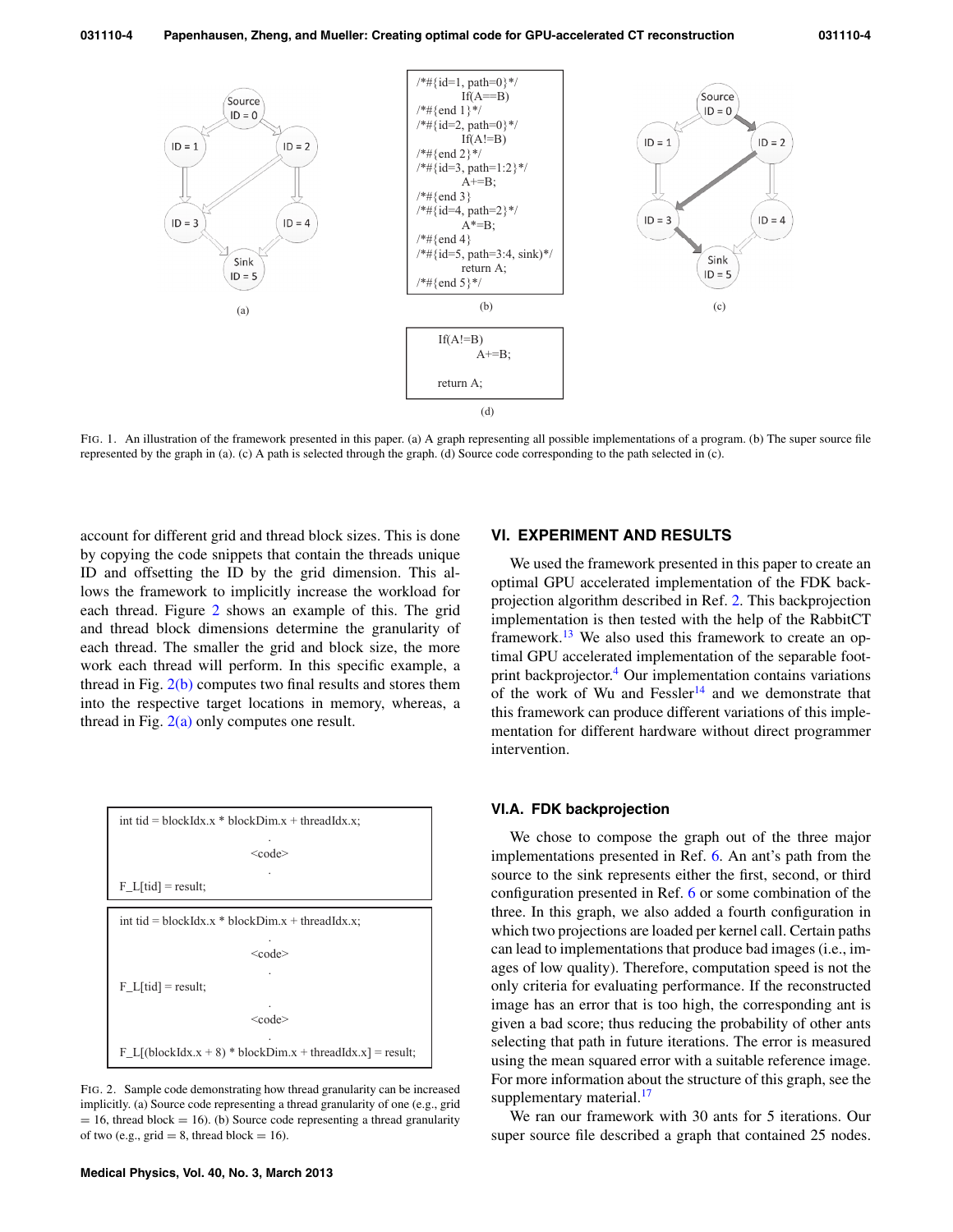<span id="page-4-0"></span>TABLE II. Runtimes of ant optimized and hand optimized implementations.

| Configuration              | Volume  | Time(s) |
|----------------------------|---------|---------|
| Ant optimized              | $256^3$ | 2.54    |
| Hand optimized (Ref. 6)    | $256^3$ | 2.71    |
| Ant optimized              | $512^3$ | 6.07    |
| Hand optimized (Ref. $6$ ) | $512^3$ | 6.07    |

This graph, however, is replicated for 16 different grid and thread block dimensions; creating a graph that contains 400 nodes. Table [II](#page-4-0) shows a comparison of the timings of the FDK implementations that were produced through our framework with the results presented in Ref. [6,](#page-6-0) which were obtained by manually optimizing the code. For the  $256<sup>3</sup>$  implementation, we found a faster implementation. This configuration loads two projections per kernel invocation and has a thread granularity of two in the x direction. For the  $512<sup>3</sup>$  implementation, our framework produced the same code as in Ref. [6](#page-6-0) but determined this without the need for lengthy manual tuning. Figure [3](#page-4-1) shows a slice of the reconstructed volume. The quality of the reconstruction for the implementations produced by this framework was the same as the quality produced in Ref. [6.](#page-6-0)

The runtime of our framework is dependent on the scale of the application it is trying to produce. For each ant, source code is generated, compiled, and executed. For the experiments that we ran, it took approximately 2 h for all 30 ants to complete 5 iterations. Although the increase in performance is very little, a lot of time was spent during the manual optimization. We spent approximately 2 days (i.e., 8–10 h each day) to reach this optimization through hand tuning. This shows that this framework is a powerful tool in increasing programmer productivity.

To reduce the runtime for the framework, this graph could have been pruned by eliminating nodes that correlate to configurations that we know have bad performance. In our experiments, we included the naïve configuration explained in Ref. [6](#page-6-0) as a possible implementation. By pruning the graph of bad implementations, we could reduce the number of ants; thus, greatly reducing the amount of time required by our framework. We note that although it takes some time to find the right optimization parameters, the code produced in this manner can be reused for any new CT reconstruction task with the same boundary conditions. Therefore, the optimization overhead is well amortized.

<span id="page-4-1"></span>

FIG. 3. Slice of the FDK reconstructed image.

### <span id="page-4-2"></span>**VI.B. Separable footprint implementation**

Separable footprint is a technique developed in Ref. [4](#page-5-6) for forward and backprojecting. It is similar to splatting and builds off of Ref. [15](#page-6-9) by separating the transaxial and axial footprint in order to increase performance. The authors Long and Fessler of Ref. [4](#page-5-6) have shown that the separable footprint technique is more accurate than the popular distance driven method. $16$ 

Similar to the FDK backprojection implementation, we have developed multiple solutions for the GPU accelerated separable footprint implementation. Though there are multiple solutions, the differences between them are relatively small and are mostly low level optimization details. In this section, we will describe the general idea behind the GPU implementation of the separable footprint backprojector described in Ref. [14.](#page-6-7)

The separable footprint backprojector involves calculating the axial, *t*, footprint and the transaxial, *s*, footprint for each voxel. This essentially determines how much each detector cell contributes to the voxel. This is more accurate than the FDK approach because there is no interpolation. Since the footprint of each voxel is independent from other voxels, we can parallelize this process.

In Ref. [14,](#page-6-7) the authors leverage CUDA and GPU hardware to accelerate the separable footprint backprojector. They separate the backprojector into multiple kernel calls. First, they calculate the transaxial footprint on the GPU. The next kernel then parallelizes over *x*, *y*, and *t* and computes the sum of the product of the transaxial footprint and the projection value for each *s* value. The final kernel call accumulates the product of the previous kernel with the axial footprint for each *x*, *y*, and *z* value. This process is then repeated for each projection.

#### **VI.C. Separable footprint experiment**

Our graph structure contains multiple variations of the same basic implementation that we described in Sec. [VI.B.](#page-4-2) The differences are mainly in the types of memory used (i.e., texture, surface, global, etc.), and the thread granularity. This experiment differs from the FDK experiment in that we attempt to optimize multiple kernels simultaneously. The graph for this experiment contains over 20 000 possible implementations. An exhaustive search would take approximately two weeks to find the optimal solution; and so clearly this is impractical. A large cluster of GPUs would be required to perform an exhaustive search in a reasonable amount of time. Since the number of possible implementations grows exponentially with the number of kernels, however, the search space can quickly become too large for clusters of GPUs to search in a reasonable amount of time. This multikernel optimization is especially useful in determining the optimal usage of surface memory. Surface memory will often be written to in one kernel, and then read from in a different kernel. Since surface memory cannot reliably be written to and read from in the same kernel, using surface memory can restrict other implementation choices.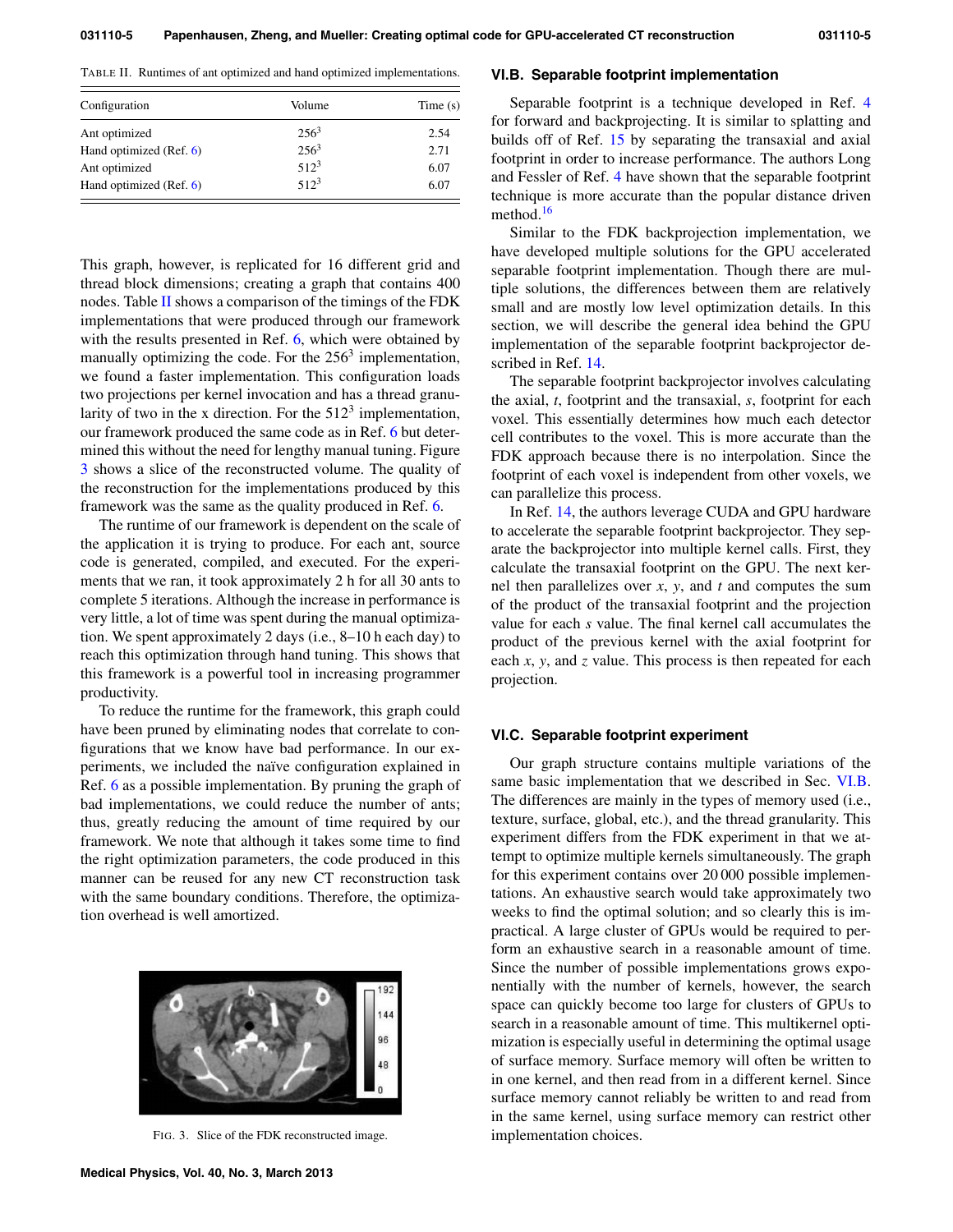<span id="page-5-9"></span>TABLE III. Runtimes of framework produced separable footprint implementations. The timings show how long it takes to backproject 364 projections that contain  $1014 \times 374$  detector cells.

| Hardware       | Volume  | Time(s) |
|----------------|---------|---------|
| GT 335 m       | $256^3$ | 137.38  |
| <b>GTX 480</b> | $256^3$ | 15.95   |
| GT 335 m       | $512^3$ | N/A     |
| <b>GTX 480</b> | $512^3$ | 72.19   |

Since surface memory is not supported on all graphics cards, some options may be closed off depending on the hardware. If it is not supported, ants that choose a path that attempts to use surface memory will create an implementation that cannot be compiled. Our framework, however, is robust to implementations that are not necessarily supported by the current hardware. Ants that choose this path will simply be assigned a bad score and the framework will converge to another solution.

In addition to the GTX 480, we also performed experiments on the NVIDIA GeForce GT 335 m GPU. This hardware has a compute capability of 1.2 and contains 78 CUDA Cores and 20 GB/s global memory bandwidth. By performing experiments on multiple GPUs, we show how the optimal implementation changes depending on the hardware.

We used this framework to optimize the separable footprint backprojector for a  $256<sup>3</sup>$  volume and a  $512<sup>3</sup>$  volume. On both the GT 335 m and the GTX 480, we found that the optimal implementation stores the projection data in texture memory and parallelizes in *x*, *y*, and *z* during the final kernel call. Since surface memory is not supported on the GT 335 m graphics card, there were some major differences in what each GPU found as the optimal implementation. On the GTX 480, our framework chose to use surface memory whenever it was an option. This was actually somewhat surprising. We expected that the overuse of surface memory would have led to a lower cache hit rate, especially during the final kernel, and would negatively impact performance. The results of this experiment can be seen in Table [III.](#page-5-9) Timings for the  $512<sup>3</sup>$  volume could not be obtained for the GT 335 m because the memory requirement was too large. For the GTX 480, the implemen-

<span id="page-5-10"></span>

FIG. 4. Slice of the separable footprint reconstructed image.

tations our framework produced were the same for both the  $256<sup>3</sup>$  and  $512<sup>3</sup>$  volume. A slice from the backprojected image can be seen in Fig. [4.](#page-5-10) See the supplementary material for more information on the separable footprint backprojection experiment.<sup>[17](#page-6-8)</sup>

# <span id="page-5-7"></span>**VII. CONCLUSIONS**

In this paper, we presented a novel framework for producing an optimal code structure using an ant colony optimization algorithm. Through our experiments in applying our framework to the RabbitCT platform, $^{13}$  we have discovered a better implementation for the  $256<sup>3</sup>$  volume reconstruction, while producing the same results as Ref. [6](#page-6-0) for the  $512<sup>3</sup>$  implementation. We have also shown that the optimal implementation can be quite different depending on the hardware. Although it takes some time to find the right optimization parameters, we wish to add that the code produced by the ant colony optimization can be reused for any new CT reconstruction task with the same boundary conditions. Therefore, the optimization overhead is well amortized.

In practice, we have found that producing the super source file takes approximately 30–45 min. We often know what optimizations we want to include. Then it is simply a matter of coming up with a graph structure and annotating the code snippets. Determining what optimizations should be included, however, can be time consuming if the user is not completely familiar with the problem he is trying to optimize or the CUDA programming language. Our future work is therefore directed toward automating the process of generating the super source file. We are also interested in exploring alternative algorithms that could be applied to our framework. If we can find an effective mapping from the non-numerical implementation to a high dimensional space, we can use numerical optimization algorithms like gradient descent to find the optimal implementation over a larger search space.

## **ACKNOWLEDGMENTS**

This work was funded in part by National Science Foundation (NSF) Grant Nos. IIS-1050477, CNS-0959979, and IIS-1117132. The authors also thank Medtronic for partial funding of this work and datasets they used in experiments.

- a)Electronic mail: epapenhausen@cs.sunysb.edu
- <span id="page-5-0"></span>b)Electronic mail: zizhen@cs.sunysb.edu
- <span id="page-5-3"></span><span id="page-5-1"></span>c)Electronic mail: mueller@cs.sunysb.edu
- <span id="page-5-2"></span><sup>1</sup>A. Andersen and A. Kak, "Simultaneous algebraic reconstruction technique (SART): A superior implementation of the ART algorithm," [Ultra](http://dx.doi.org/10.1016/0161-7346(84)90008-7)[son. Imaging,](http://dx.doi.org/10.1016/0161-7346(84)90008-7) **6**, 81–94 (1984).
- <span id="page-5-5"></span><sup>2</sup>L. Feldkamp, L. Davis, and J. Kress, "Practical cone-beam algorithm," [J. Opt. Soc. Am.](http://dx.doi.org/10.1364/JOSAA.1.000612) **1**(A6), 612–619 (1984).
- <span id="page-5-4"></span><sup>3</sup>L. Shepp and Y. Vardi, "Maximum likelihood reconstruction for emission tomography," [IEEE Trans. Med. Imaging](http://dx.doi.org/10.1109/TMI.1982.4307558) **1**(2), 113–122 (1982).
- <span id="page-5-6"></span>4Y. Long, J. A. Fessler, and J. M. Balter, "3D forward and backprojection for X-ray CT using separable footprints," [IEEE Trans. Med. Imaging](http://dx.doi.org/10.1109/TMI.2010.2050898) **29**(11), 1839–1850 (2010).
- <span id="page-5-8"></span>5W. Xu and K. Mueller, "Learning effective parameter settings for iterative ct reconstruction algorithms," *Proceedings of the International Meeting on*